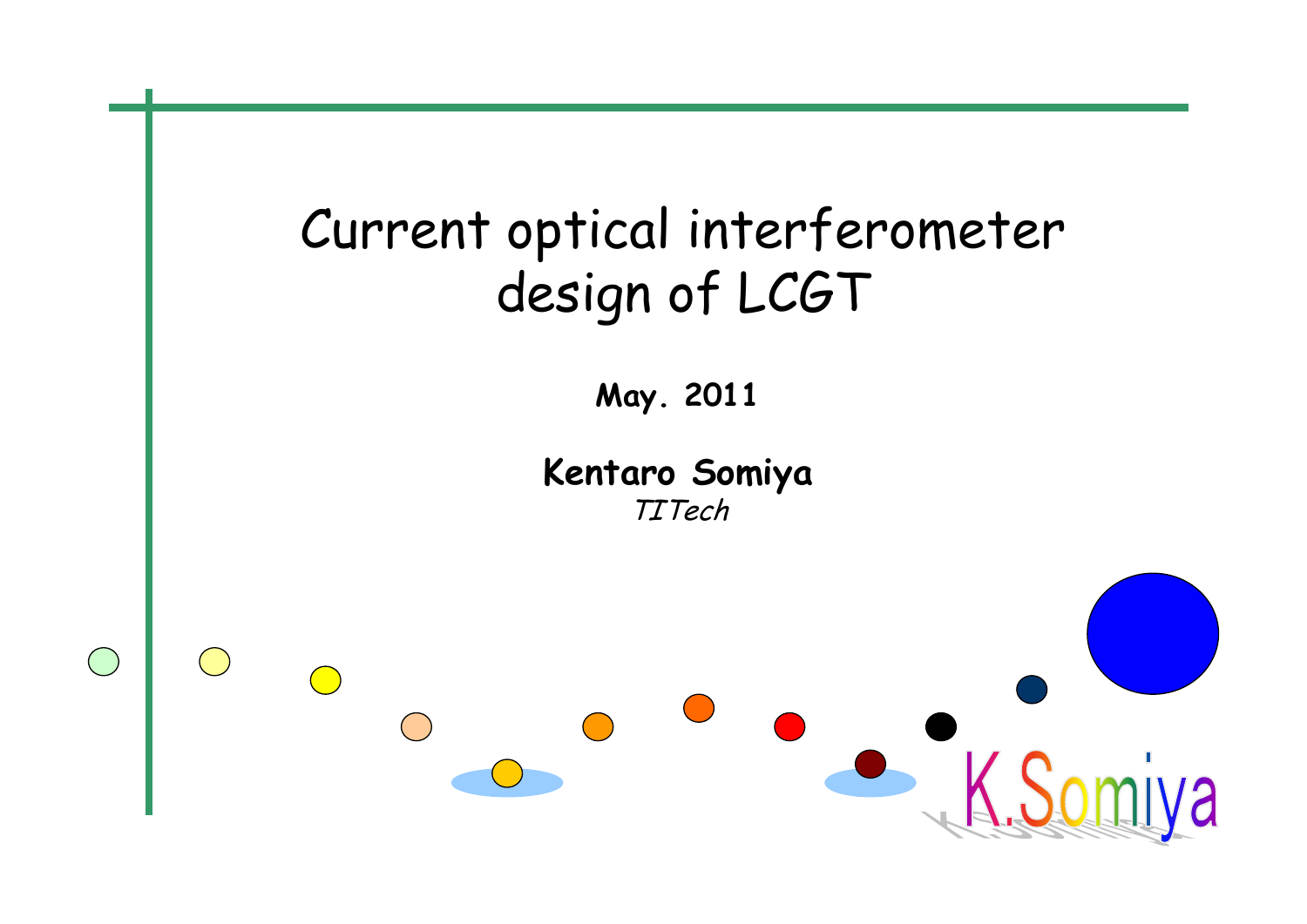### **bLCGT**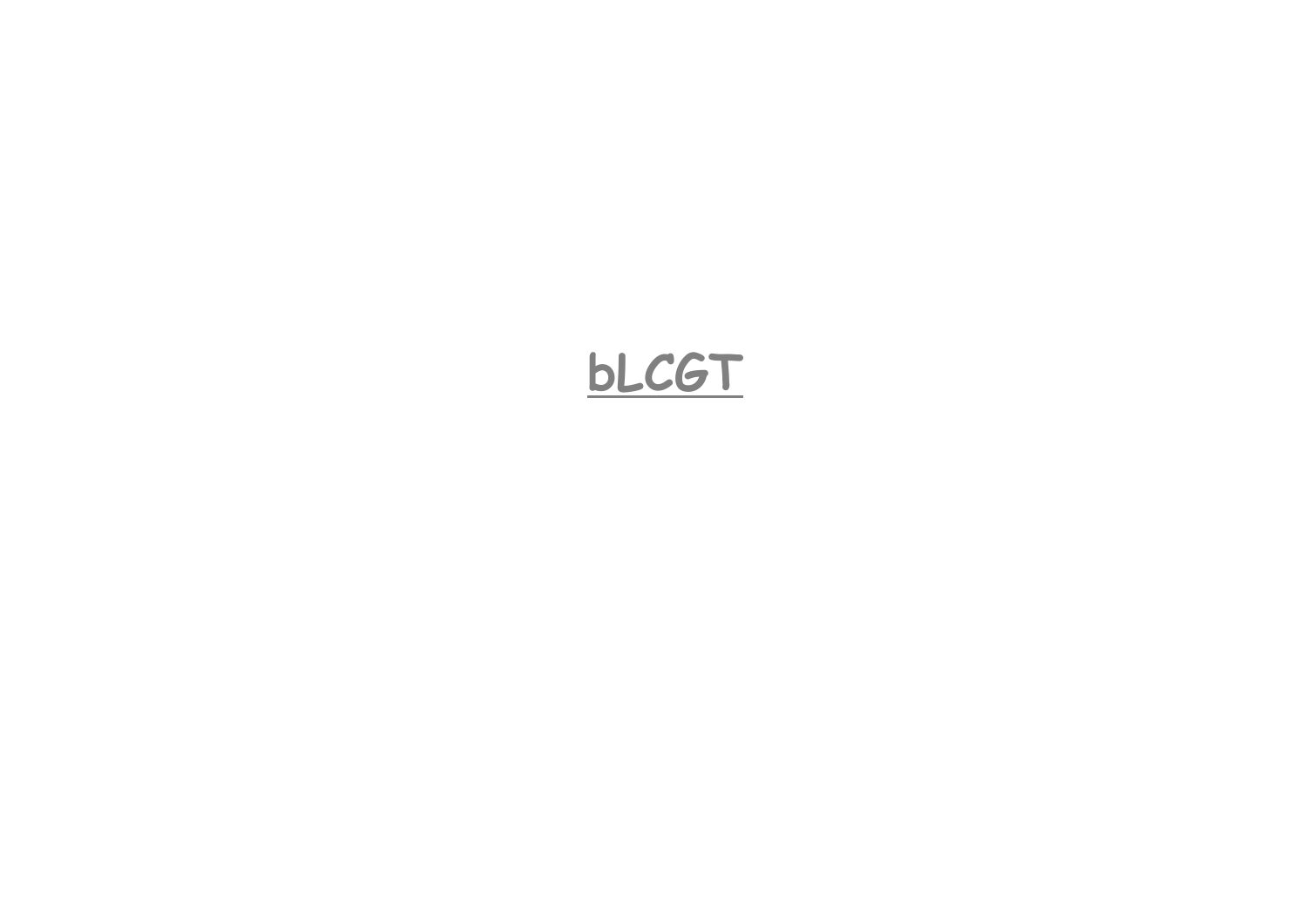#### **Seismic noise**



- **4e-20m/rtHz at 10Hz**
- **3 types of suspension system**
	- **-Type-A for 20K test masses**
	- **-Type-B for 290K BS and RMs**
	- **-Type-C for MC and PDs**



- •**vertical motion**
- •**heat link vibration**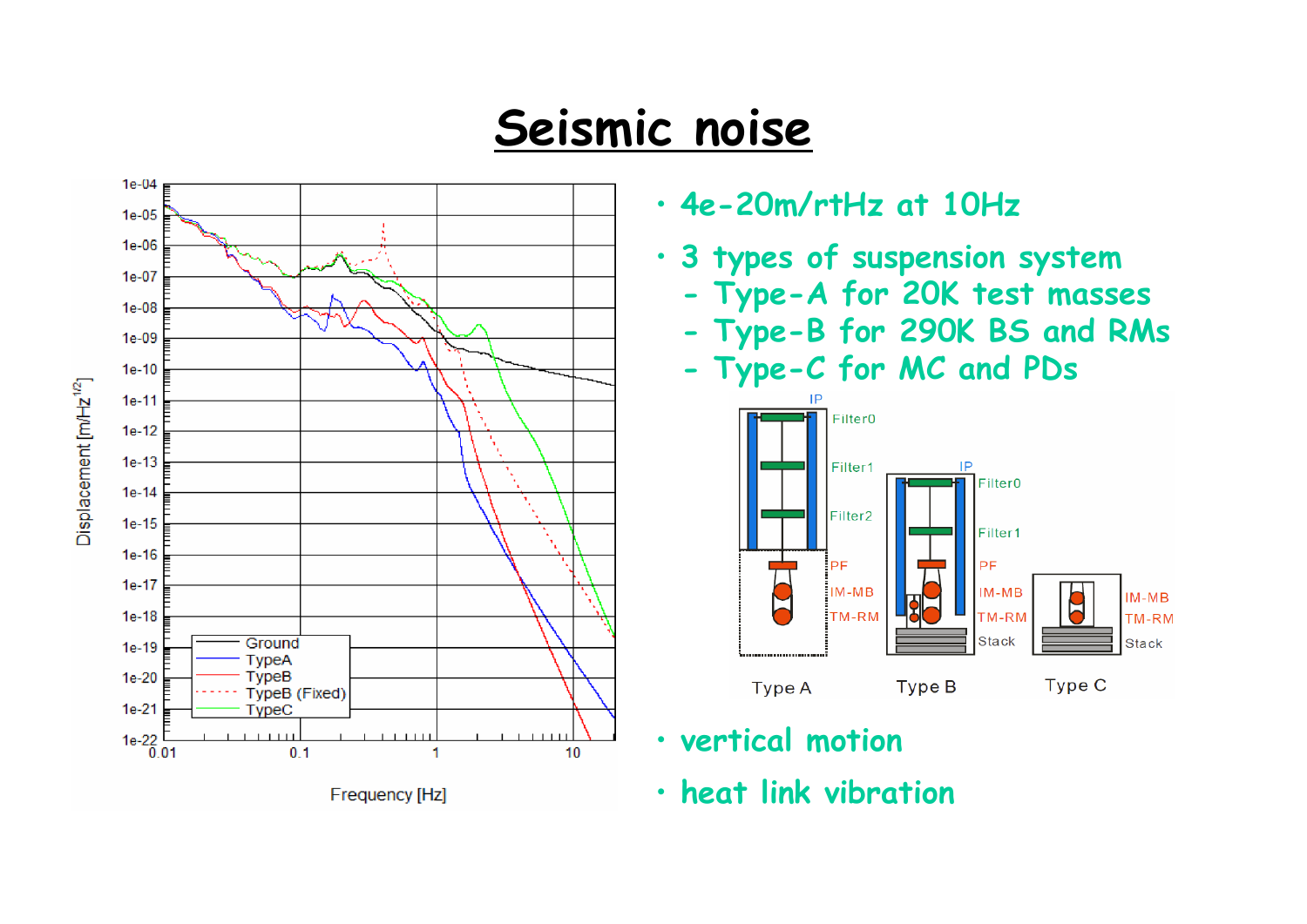# **Mirror thermal noise**



**Coating BR: mirror distortion by thermal energy in the coatings Mirror TE: mirror expansion by temperature fluctuation via thermal expansion Mirror BR: mirror distortion by thermal energy in the substrate** Substrate Q=1e8 Ti-Tantala coating =5e-4 Silica coating =3e-4 ITM:9 layer, ETM:18 layer

- **Mechanical loss of coatings increases at 20K; aLIGO:2e-4/5e-5**
- **Sapphire Substrate Q of 1e8 is a measured value**
- **Beam radii are 3.4cm on ITM, and 4.5cm on ETM**
	- **~ should be tuned to avoid HOM resonance (g1=1, g2=0.57)**
	- **~ requirement to RoC seems better for the flat ITM**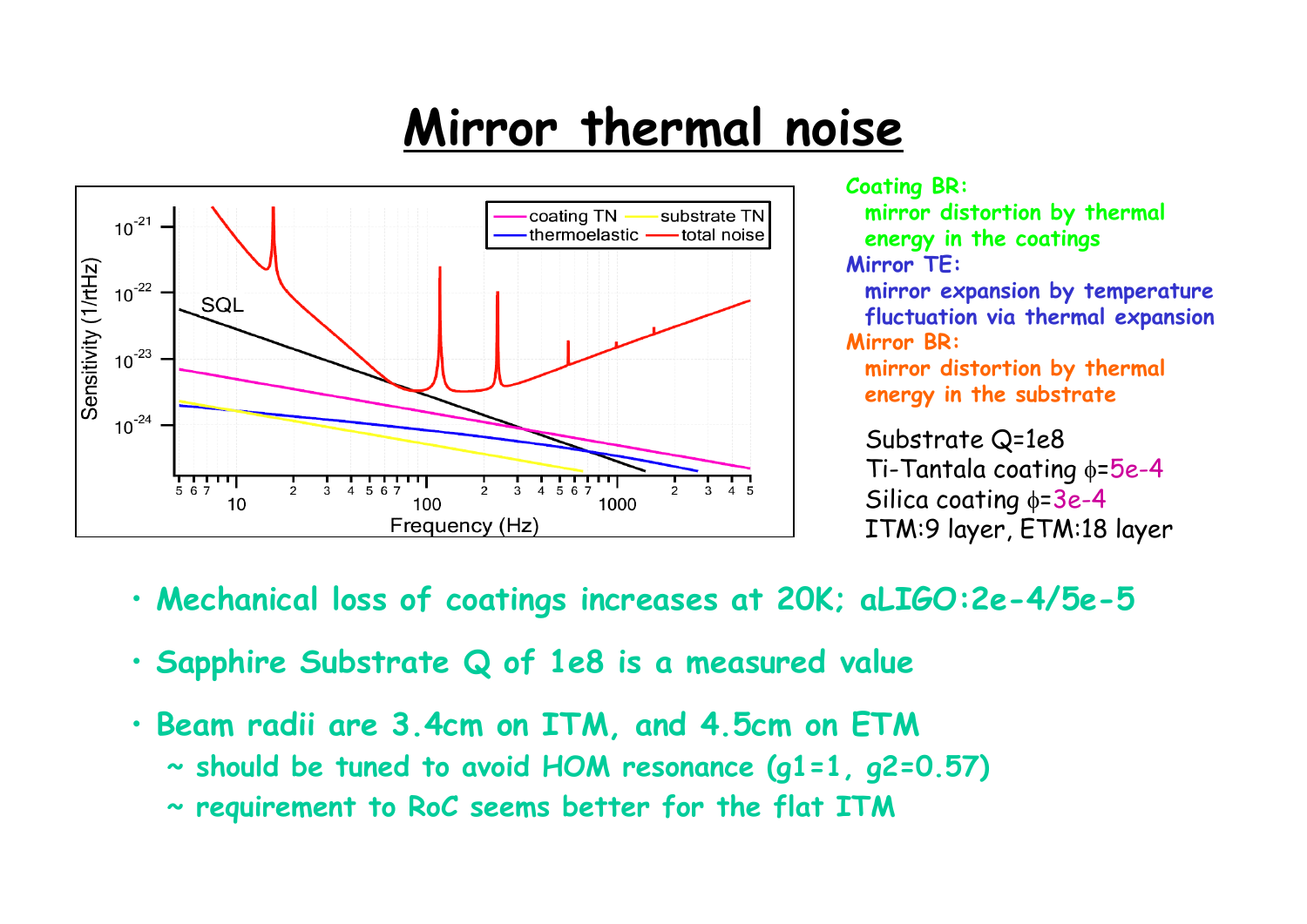## **Suspension thermal noise**



Values are for TM/IM/RM fiber (test mass/intermediate mass/recoil mass) Material=Sapphire/Tungsten/BeCu Structure loss=5e-8/1e-4 /5e-6 Fiber length=30cm/50cm/30cm Fiber d=1.6mm/0.6mm/0.4mm Clamp loss=0/1e-3/0 Temperature=16K/10K/16K Mini GAS freq=0.4Hz HV coupling=1/200 IM/RM mass=60kg/30kg

- **Sapphire fiber Q is a measured value**
- **Fiber length has been reduced to move a violin-mode peak** \*40cm -> 150Hz, 30cm -> 235Hz
- **Vertical resonance at 117Hz is hard to move away; thus HV coupling and IM/RM loss requirements are strict**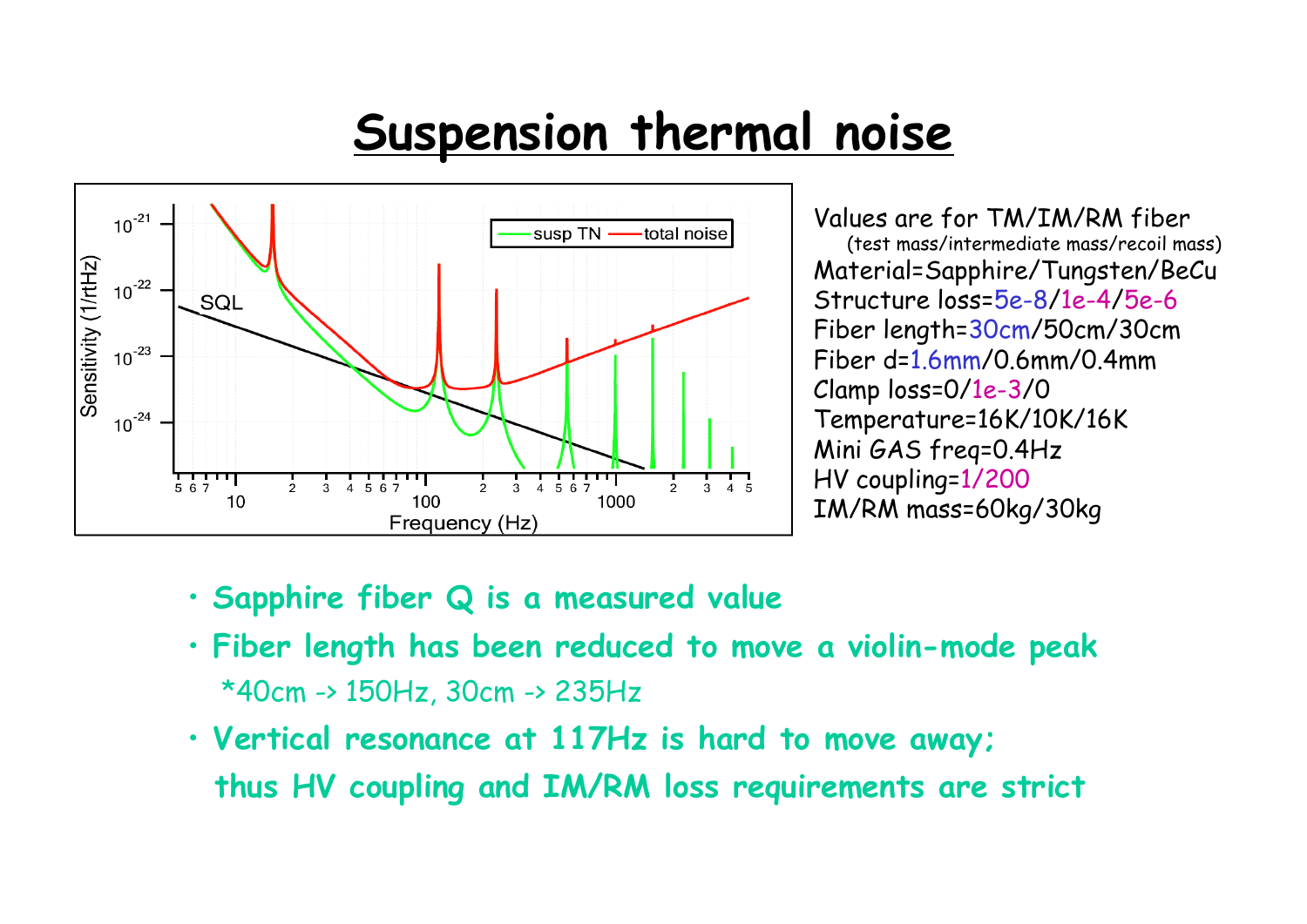#### **Quantum noise**



- **For DRSE, =86.5 deg, =134.2 deg**
- **For BRSE, =119.3 deg**
- **The best sensitivity is better with DRSE**
- **Bandwidth is broader with BRSE**
- **DRSE-BRSE compatible with tunable control**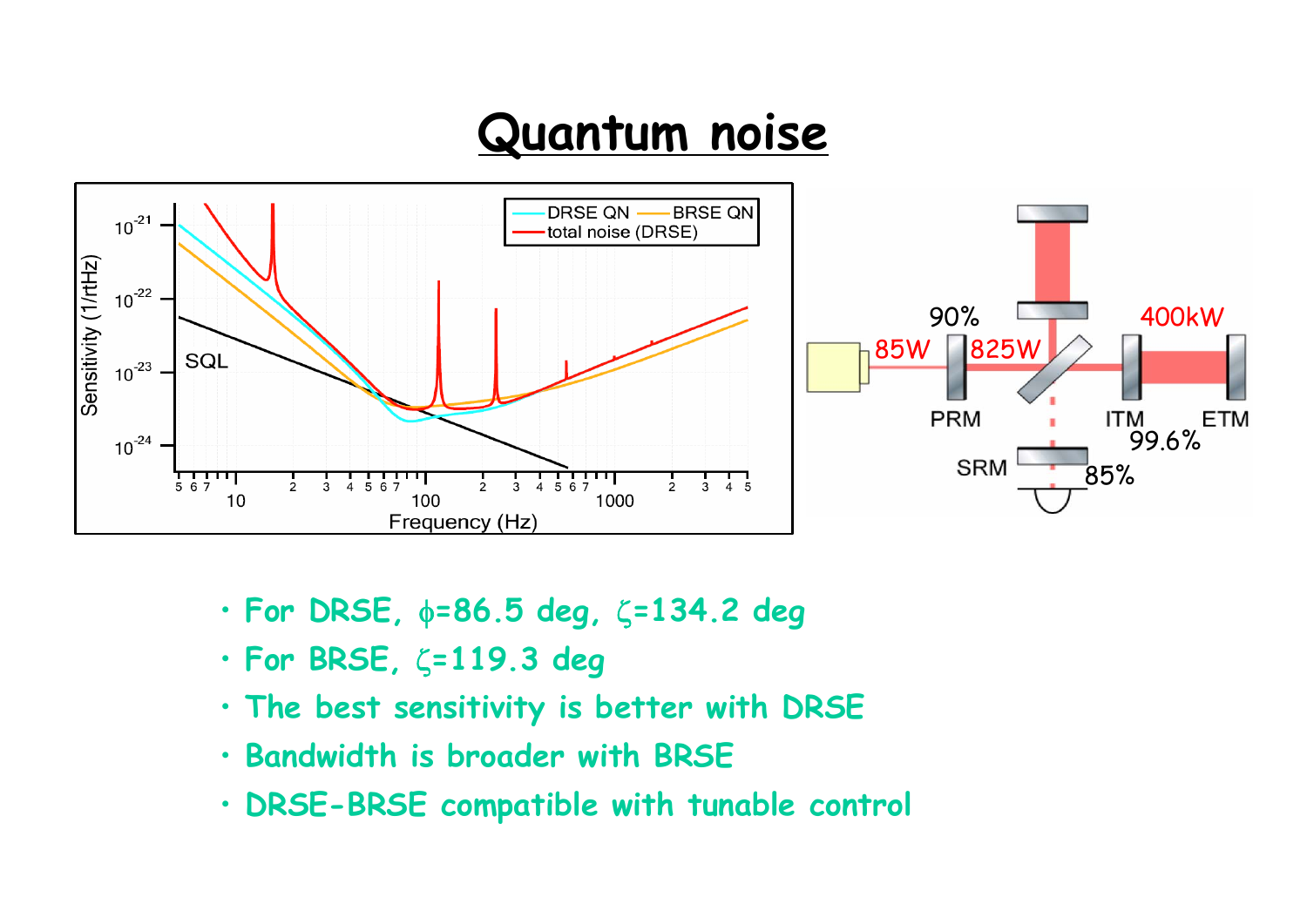## **Sensitivity**



- Inspiral range for NSNS binaries is 273Mpc
- Default configuration is DRSE but compatible with BRSE (IR=245Mpc w/BAE, 232Mpc w/o BAE)
- LCGT goal (multiple-event obs. per year) can be achieved even with 10% sensitivity reduction by technical noise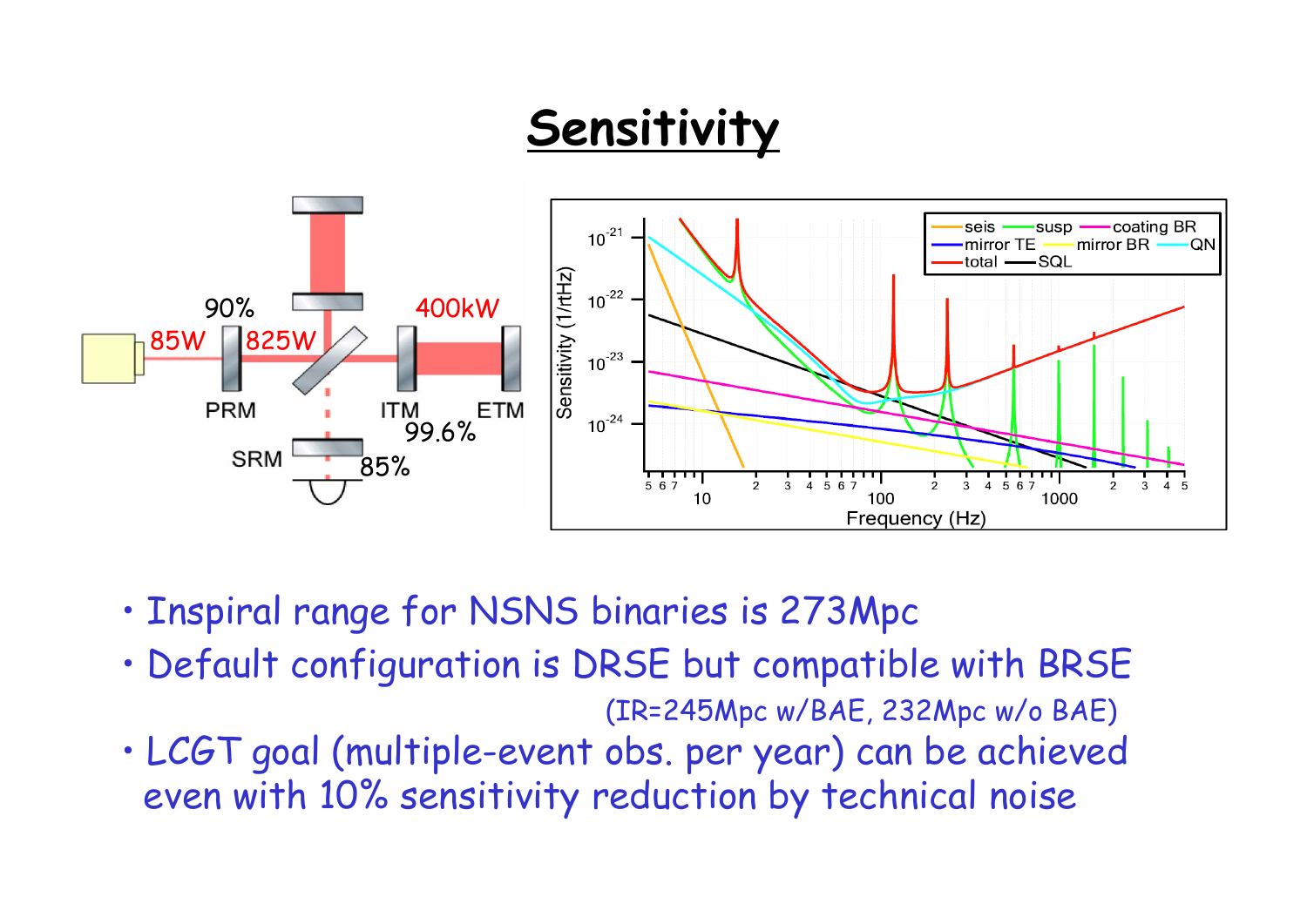## **iLCGT**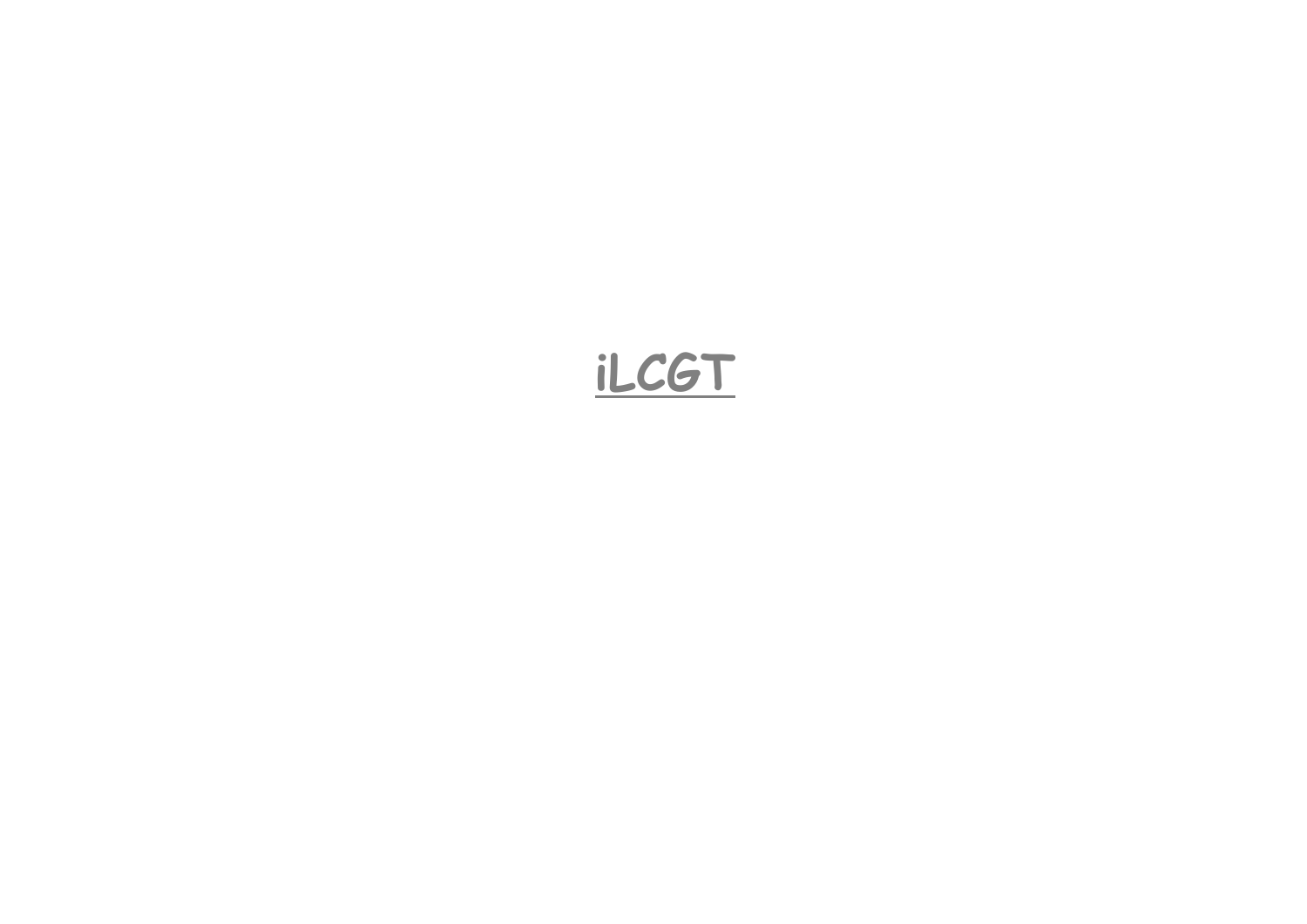## **Sensitivity**



- 290K FPMI
- m=10.8kg (iLIGO mirror)
- Type-B suspensions
- To be complete in Sep 2014
- NS-NS Inspiral range 70Mpc